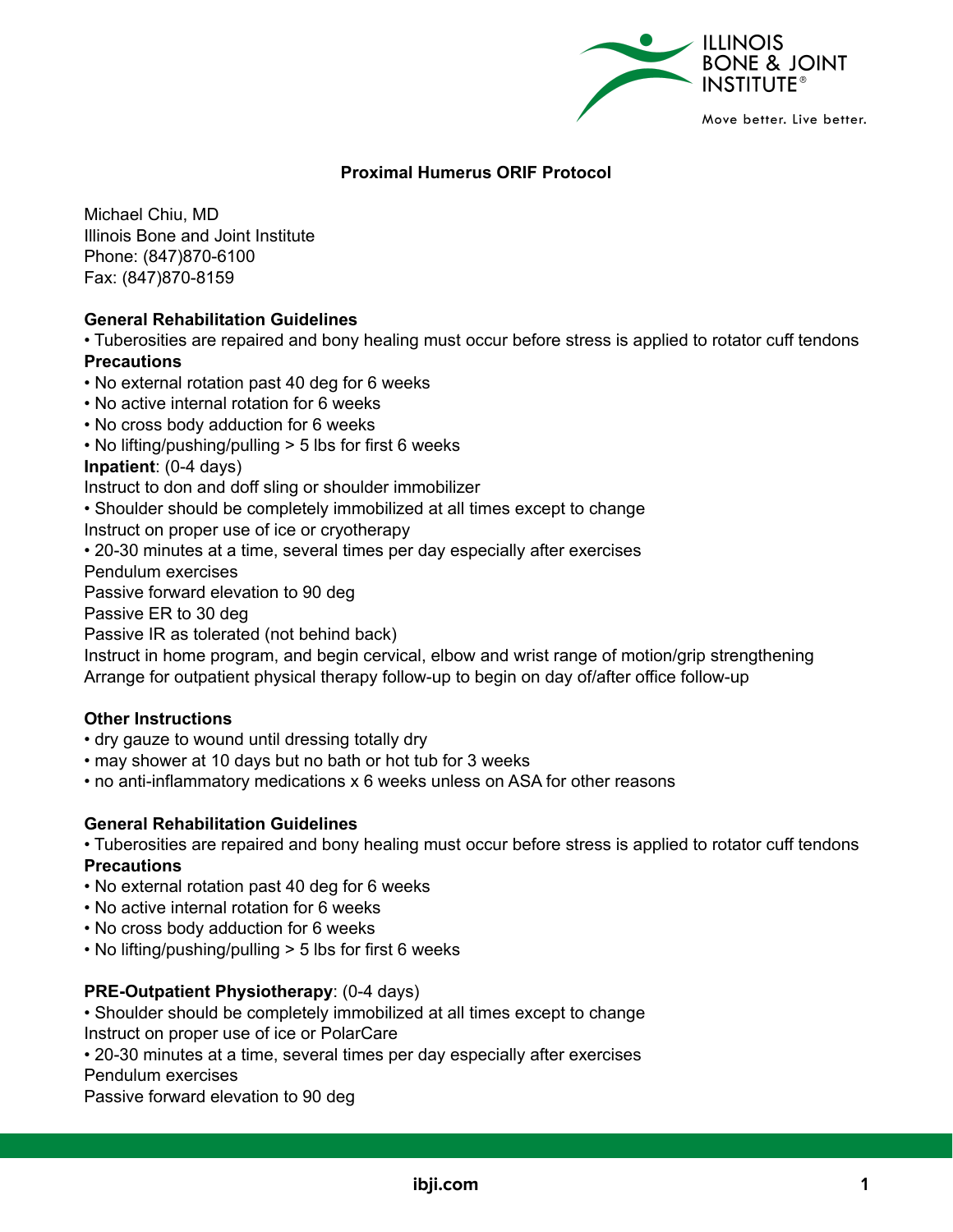

Passive ER to 30 deg

Passive IR as tolerated (not behind back)

Instruct in home program, and begin cervical, elbow and wrist range of motion/grip strengthening Arrange for outpatient physical therapy follow-up to begin on day after office follow-up

# **Other Instructions**

• no anti-inflammatory medications x 6 weeks unless on ASA for other reasons

# *Outpatient Physiotherapy Phase 1*: (Hospital discharge to Week 4)

# **ROM**

- Continue cervical, elbow and wrist ROM
- Pendulum exercises
- Passive forward elevation to 90 deg
- Passive ER to 30 deg
- Passive IR as tolerated (not behind back)

# **Strengthening**

- No cuff strengthening
- Begin and instruct in program of postural correction
- May begin scapular retraction and depression

# **Sling**

• Arm in sling at all times for 2 weeks except for exercises and bathing (includes nighttime) **Other**

- Continue cryotherapy
- Incision mobilization and desensitization
- Modalities to decrease pain and inflammation

#### *Outpatient Physiotherapy Phase* **2**: (Weeks 4-8) *ROM*

• Instruct in home program and begin self-assisted forward elevation to 90 deg and progress in 20 deg increments per week

- May use pulleys
- Instruct in home program and begin self-assisted ER to 40 deg
- IR in scapular plane as tolerated (No IR behind back)
- Grade I-II glenohumeral and scapulothoracic mobilizations
- No cross body adduction

**NOTES**: Hydrotherapy program is okay provided the limits of no active internal rotation and ER limit to 40

deg are kept. Should not begin prior to week 3, so wound is fully healed.

## **Strength**

- No cuff strengthening
- Continue scapular retraction and depression
- Lower extremity aerobic conditioning

# **Sling**

• May discontinue use of the sling if comfortable

## **Other**

• Continue modalities to decrease pain and inflammation